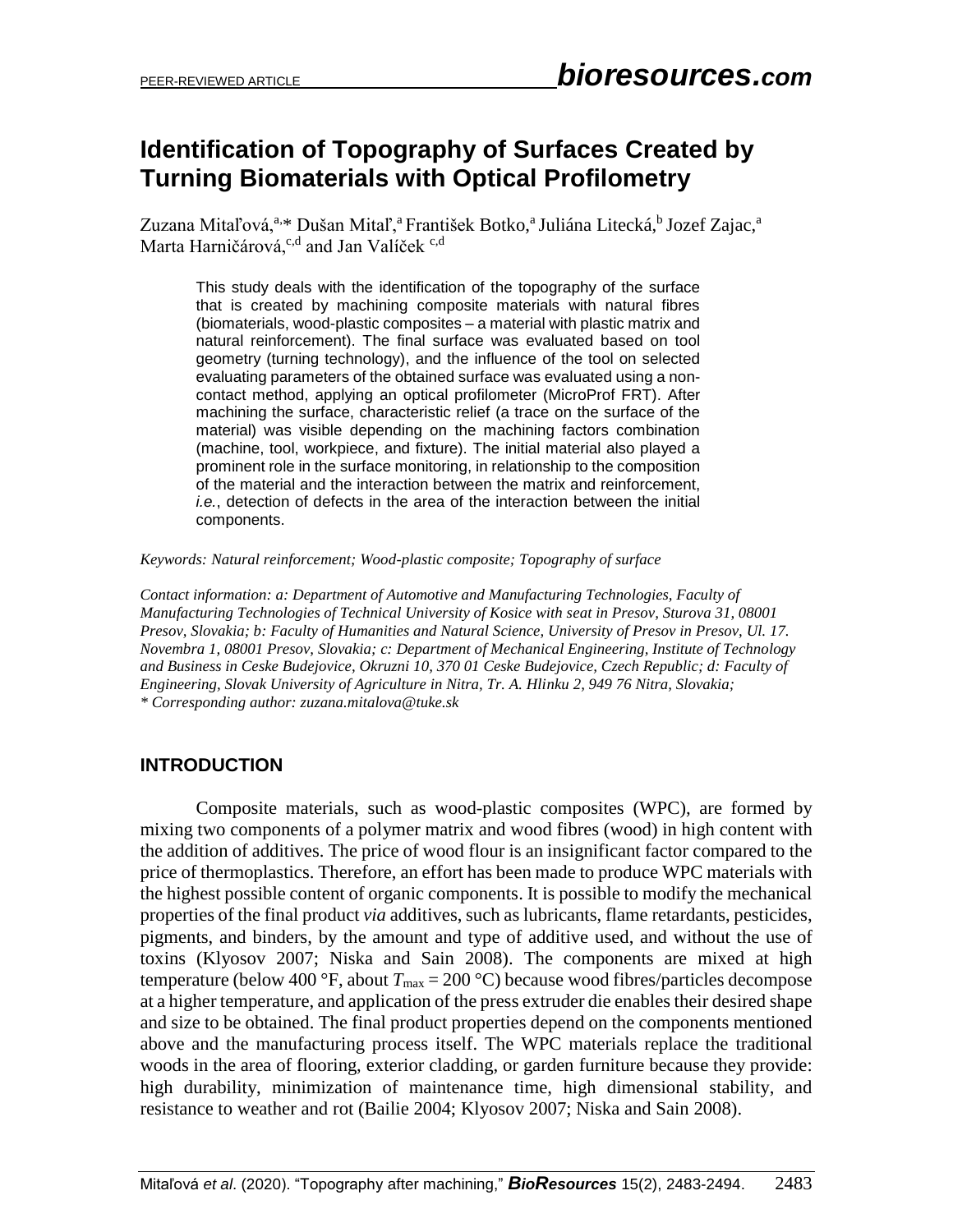Although plastic is one of the main components of a WPC, external characteristics tend to be those of wood (appearance, texture, and feel when touched). For the production of a small number of pieces, the forming technology appears to be costly for the manufacture of a matrix of the required shape. Therefore, it is necessary to use conventional technologies: milling, turning, grinding, drilling, or cutting. When conventional technologies are used, the applied tool interacts with the material, creating a machined surface. There are numerous factors that affect the machined surface. Consequently, they also affect the set of characteristics referred to as technological inheritance, which are the properties and characteristics acquired after final technological processing. Through evaluating the set of these characteristics, the surface properties and the quality of the surface can be described, *i.e.*, with regards to topography. In general, the machinability of WPC materials is reported as "good" (Podziewski *et al.* 2018; Vinayagamoorthy and Rajmohan 2018). However, the number of studies presented in this field is relatively low. The first studies in this field came from the Wood Machining and Tooling Research Program at North Carolina State University. In their work, the authors investigated the wear of carbide tools and the quality of the machined surface of WPC materials commercially used in the flooring industry compared to the machined wood sample after application of the grinding technology. Based on the results, they declared six times higher wear of carbide tools when machining WPC samples, compared to the machining of the sample made of pine. The assessed surface quality of the WPC and a wood pine sample was similar (Buehlmann *et al.* 2001).

Similarly, the authors (Guo *et al*. 2010) investigated the quality of the machined surface of WPC materials made from rice hull flour/polyethylene (PE), polypropylene (PP), and polyvinylchloride (PVC) after sawing, and Valarmathi and Palanikuma published a study on delamination in drilling of particleboard (wood composite panels) when changing the spindle speed, feed rate, and drill diameter. Their method of analysis was the Taguchi Technique (Valarmathi and Palanikuma 2013). This was followed by the works of Polish authors who created a machinability index for various types of WPC materials, compared to medium-density fibreboard (MDF) and standard particleboard, after drilling technology (Wilkowski *et al.* 2013), and studies dealing with the technology of turning, namely the influence of parameters of technological process on the quality of the machined surface – parameters stipulated the standard by STN EN ISO 4287 (1997) (Somsakova *et al.* 2012; Zajac *et al*. 2013; Mitalova *et al.* 2018). Recently, the possibility of machining these composite materials using the technology of abrasive water jet (AWJ)/water jet (WJ) (Hutyrova *et al.* 2016) has been opened. The results were presented in their work "Abrasive water jet turning of wood plastic composite", in which they outlined the possibility of using WJ as an effective solution for roughing.

The objective of the present study was to supplement information on the topography of WPC plastic samples after turning as one of the indicators of technological inheritance. In the previous studies, only selected surface roughness parameters, *Ra*, *Rz*, *etc*., were investigated (using the contact method). The studies were not focused on the texture or surface waviness (which is similarly significant in relation to the surfaces examined). By applying the non-contact optical profilometer method, it is possible to examine selected surfaces from multiple perspectives. The advantage is also the possibility to repeat measurements of selected parameters without the need of a contactless profilometer itself (images of samples are evaluated by software in a "home" PC).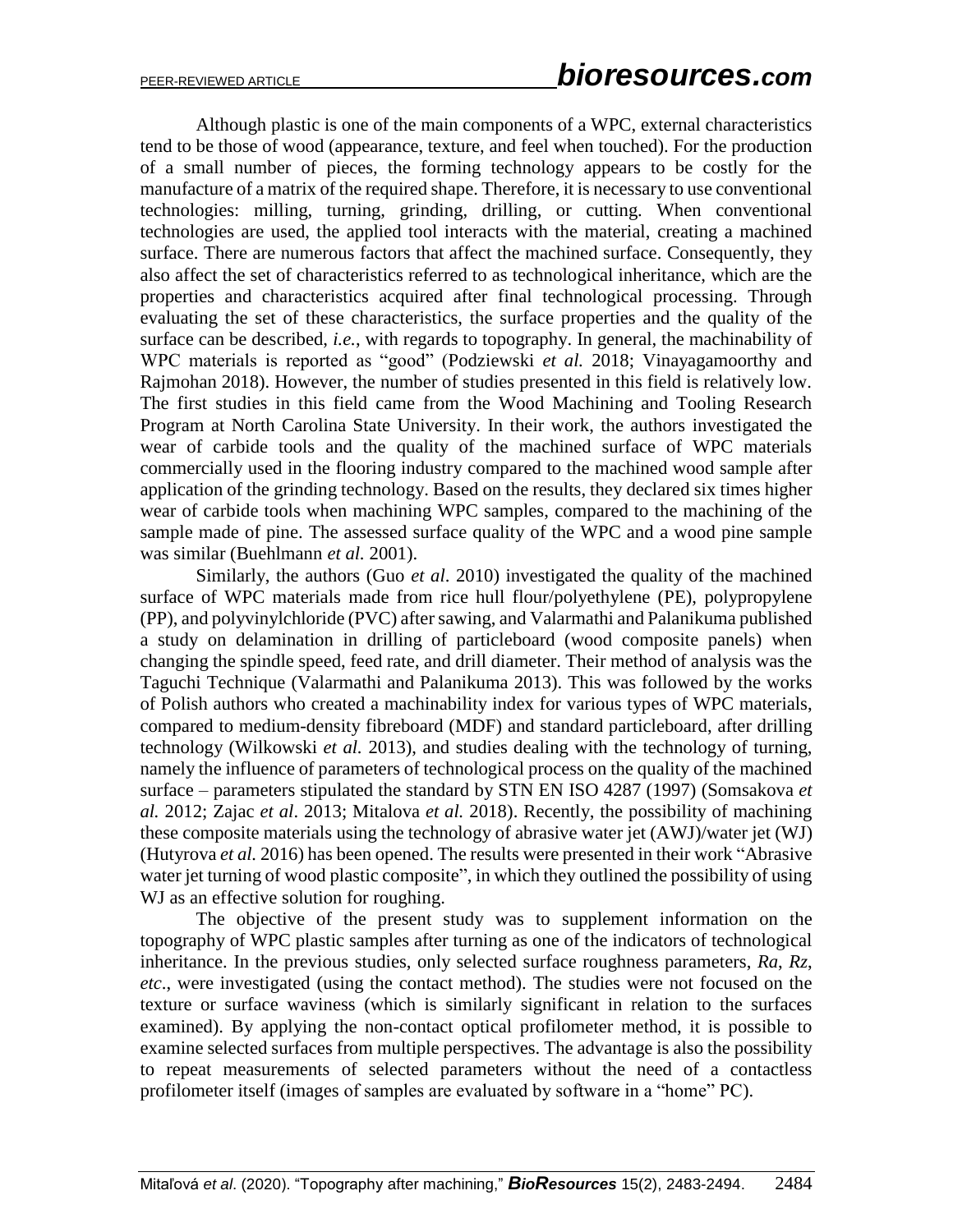## **EXPERIMENTAL**

### **Materials and Methods**

The investigated material (Germany) was plastic material filled with wood at a ratio of  $25/75$  (matrix – high-density polyethylene/wood filler) and particle size of 420  $\mu$ m to 2 mm. The alignment of wooden particles followed the flow of mass during profile production. The material contained cracks located on the contact surface. Wood chips, as such, also contain isolated micro-cracks. A tensile test was performed according to ISO 6892 (2016) with a constant load speed of 0.015 mm $\cdot$ s<sup>-1</sup>. The tri-axial bend test was performed according to ISO 178 (2019) with a constant speed of 0.08 mm•s<sup>-1</sup>. Test samples, five pieces for each testing methodology, were taken along the extrusion axis from the central part of the profile. The tests were performed on a universal testing machine TIRA test 2300 (TIRA GmbH, Schalkau, Germany). The shape of the testing samples is shown in Figs. 1 and 2.



**Fig. 1.** The shape of the testing sample and testing method (tensile testing), the dimensions of a testing sample are specified in the standard ISO 6892 (2016)



**Fig. 2.** The shape of the testing sample and testing method (bending test), the dimensions of a testing sample are specified in the standard ISO 178 (2019)

The values of mechanical properties are presented in Tables 1 and 2. Determination of deformation work was performed by integrating the load diagram. It was impossible to determine the yield strength correctly because conventional values of proof strain were not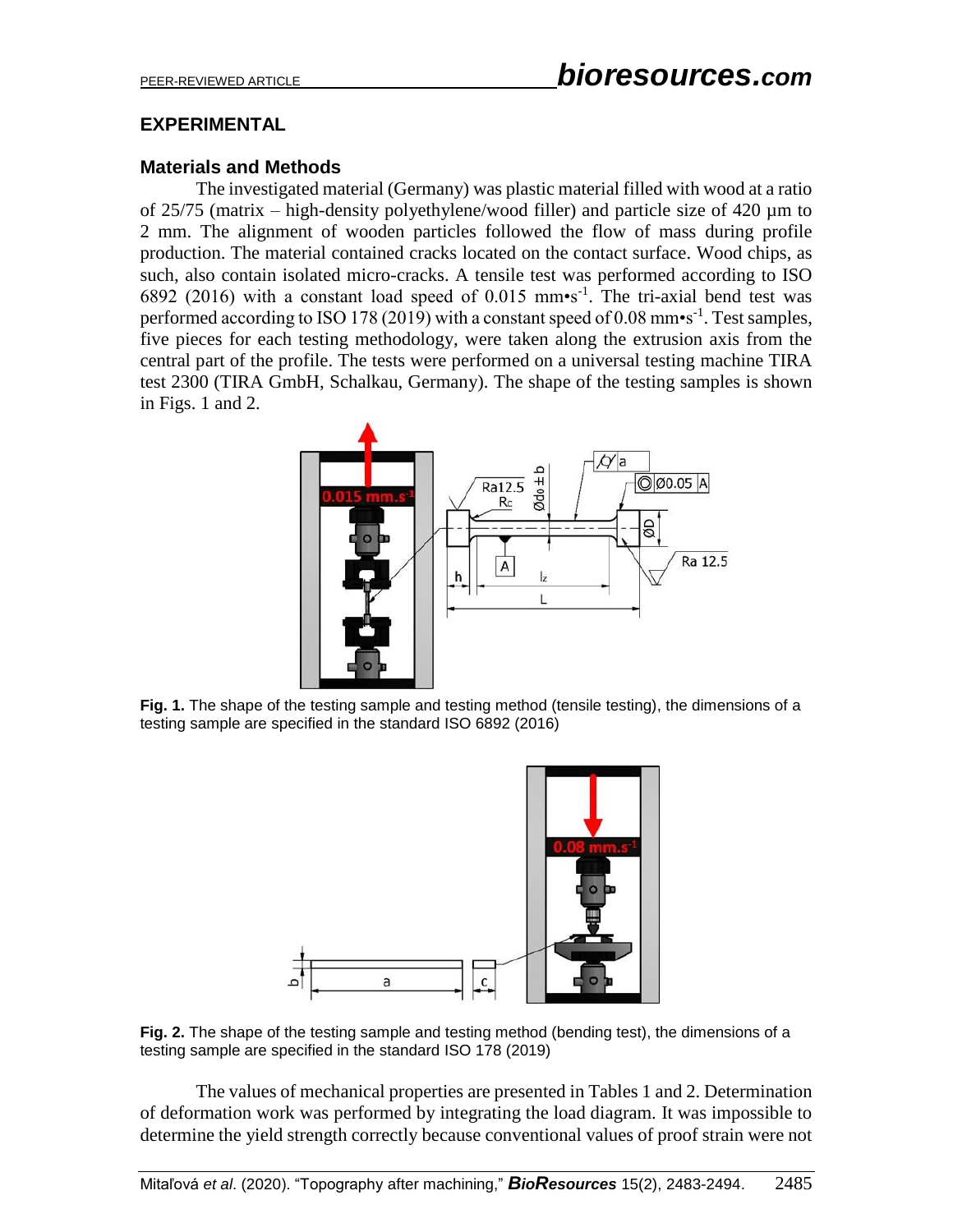available for the given type of material for the determination of inexpressive yield strength. Values of the mechanical properties of the five investigated samples varied greatly. The results clearly show that it is an inhomogeneous material (already on a macroscopic level).

| Tensile Strength (MPa)                                                                                                                                                                                        | Ductility (%)               | Contraction (%)            | Strain Energy (mJ)  |  |
|---------------------------------------------------------------------------------------------------------------------------------------------------------------------------------------------------------------|-----------------------------|----------------------------|---------------------|--|
| 19.0 (15 to 24)                                                                                                                                                                                               | $3.55(2.8 \text{ to } 5.1)$ | $0.9(0.4 \text{ to } 2.0)$ | 17.6 (12.4 to 20.4) |  |
| Values are reported as an arithmetic mean of the four samples tested; sample No. 5 ruptured<br>due to defect already at a load of 200 N; values given in parenthesis are the limits of the<br>measured values |                             |                            |                     |  |

**Table 2.** Values of Mechanical Properties after Tri-axial Bend Test

| Bending Strength (MPa)                                            | Strain Energy (mJ)       |  |  |
|-------------------------------------------------------------------|--------------------------|--|--|
| 16.75                                                             | በ 91                     |  |  |
| $(15.44 \text{ to } 18.76)$                                       | $(0.8 \text{ to } 1.01)$ |  |  |
| Values given in parenthesis are the limits of the measured values |                          |  |  |

#### *Conditions of the cutting process and sample identification*

For experimental measurements, cutting tools made of high-speed steel – HSS (EN ISO HS6-5-2) with positive geometry and large tool nose radius  $r_{\epsilon} = 5$  mm were used. During machining, two parameters were changed: feed per revolution  $f$  (mm) and spindle *n* (rpm). The cutting depth for final diameter was  $a_p = 2.5$  mm (constant, from the original cross-section of 36 mm). Because the material was wood-based, machining was without cutting fluid. The samples were marked by feed per revolution and speed of rotation for tool X (a tool with an end relief angle  $\alpha_p = 10^{\circ}$ ) and similarly marked samples were machined by tool Y (a tool with an end relief angle  $\alpha_p = 15^{\circ}$ ) (Table 3).

| Sample Marking | Feed per revolution $f$ (mm) | Speed of Rotation n (rpm) |
|----------------|------------------------------|---------------------------|
| X1/Y1          | 0.1                          | 450                       |
| X5 / Y5        | 0.61                         | 450                       |
| X6 / Y6        | 0.1                          | 900                       |
| X10/Y10        | 0.61                         | 900                       |
| X11/Y11        | 0.1                          | 1400                      |
| X15 / Y15      | 0.61                         | 1400                      |

**Table 3.** Conditions of the Cutting Process and Sample Identification

### *Surface profile evaluation*

For surface profile evaluation, an optical profilometer (MicroProf FRT; Fries Research & Technology GmbH, Bergisch Gladbach, Germany), based on chromatic aberration, was used to evaluate the surface topography (tool trace analysis). The turned samples were surface scanned and divided into two quadrants:

- Quadrant I: (Fig. 3) represented an area with formed anomalies, real measurements in this area might have led to misinterpretation of results;
- Surface scanning was performed in the area marked as quadrant II (without surface anomalies – Fig. 4).

The 3D images of surface topography were created from lines in the vertical and horizontal directions ( $400 \times 400$  lines). The distance between adjacent lines was 0.005 mm.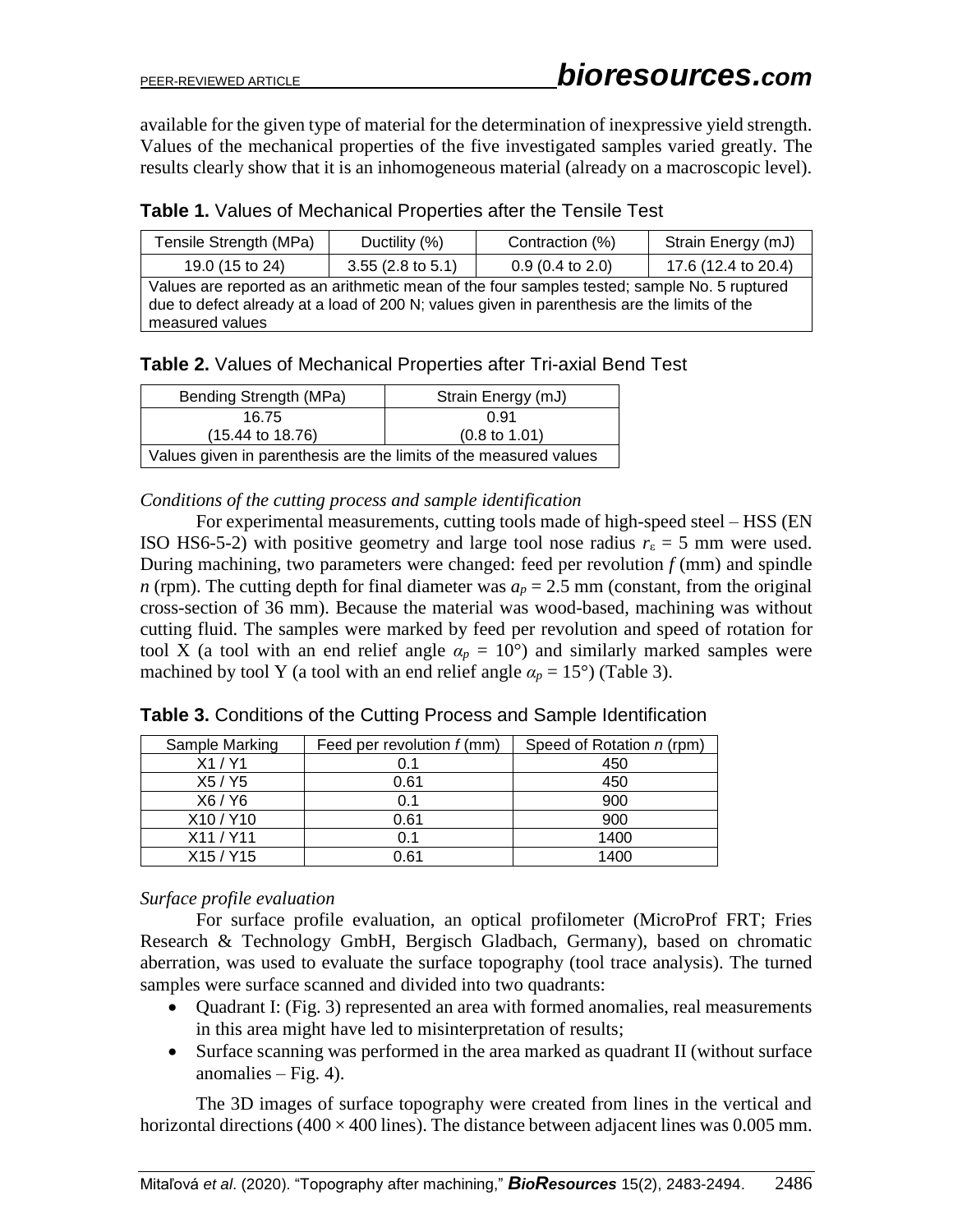

**Fig. 3.** Quadrant I –anomalies (cracks of the surface) formed



**Fig. 4.** Quadrant II – without any anomalies on the surface

*Principle of operation of optical profilometer MicroProf FRT*

The experimental evaluation of the surface profile was performed at the Faculty of Mechanical Engineering – Brno University of Technology (Brno, Czech Republic). The principle of operation of the profilometer MicroProf FRT with the optical sensor CHR 150N is shown in Fig. 5.



**Fig. 5.** General view of the optical profilometer MicroProf FRT

The white light from the source is led to the lens by an optical fibre. The lens, due to its sizeable chromatic aberration, focuses the individual monochromatic components of the white light to different heights above the reference plane. After impacting the investigated surface, the focused light is reflected into the lens, and subsequently, it is led by an optical fibre into the spectrometer. The wavelength value of the maximum light intensity output from the spectrometer is converted using a calibration table to the distance between the sensor and the investigated surface, by which information is obtained on the surface unevenness. The measurement process was performed by moving the sliding table on which the sample is placed (movement in x-y direction). The table advance is controlled by the processor in defined lines. It was evident from the described principle of operation that the sensor of the optical profilometer does not track by its movement on the surface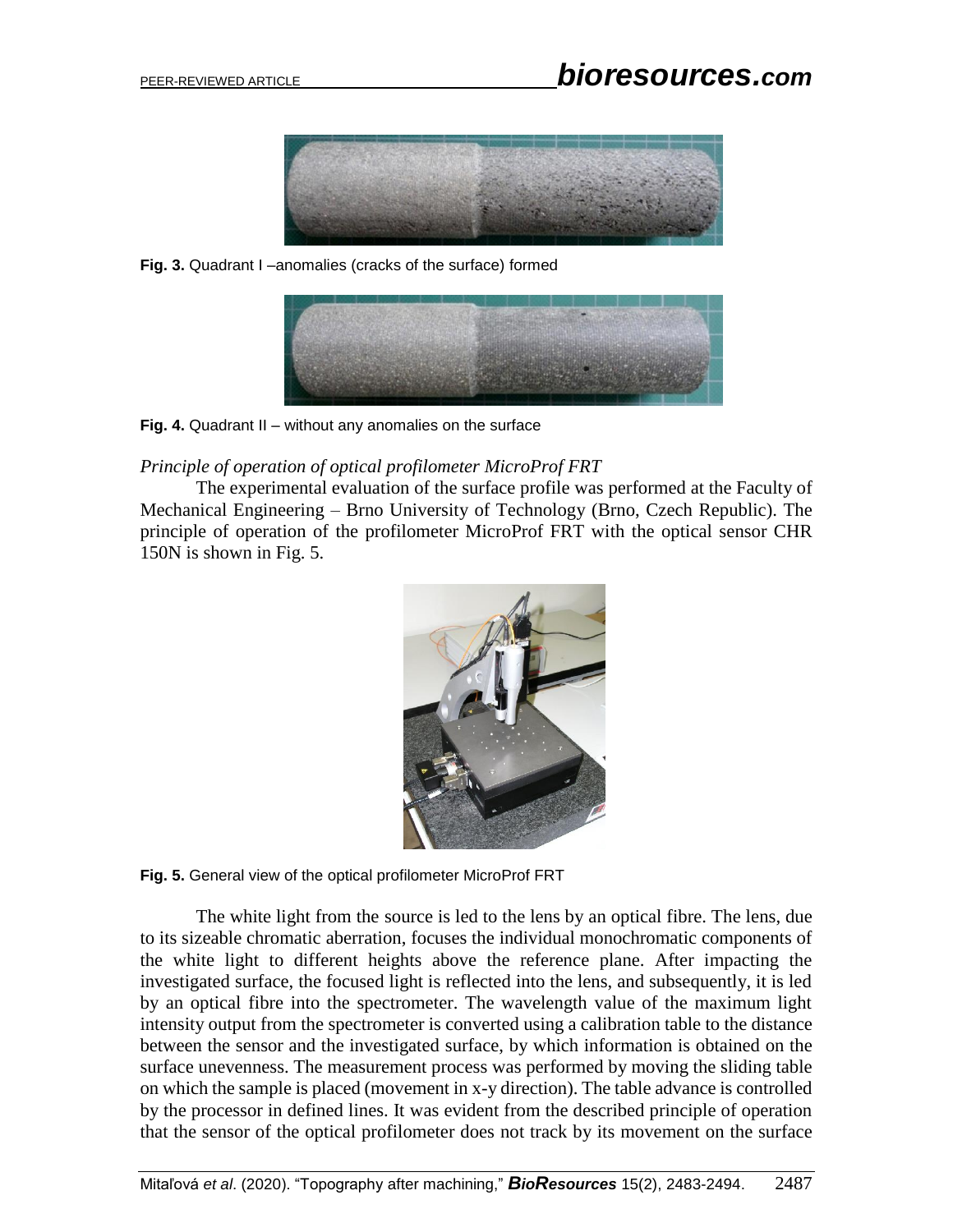profile. However, it obtained the necessary data from each measurement point independently, which results in relatively high measurement accuracy. The measurement result takes the form of a vector of surface height unevenness values. The measurement software "Acquire" (Fries Research & Technology GmbH, Bergisch Gladbach, Germany) makes it possible to select the line or the measurement area, set the sensor to the desired position, and set the scanning parameters and file handling (Brillova *et al.* 2012; Zelenak 2012; Carach *et al.* 2016). The processing of the obtained data was performed with the use of the software Gwyddion (David Nečas and [Petr Klapetek,](http://klapetek.cz/) v.2.36, Brno, Czech Republic). The basic parameters of MicroProf FRT were as follows: xy minimal range:  $200 \times 200 \text{ }\mu\text{m}^2$ , xy maximum range:  $(100 \times 100) \times 10^{-6} \text{ }\mu\text{m}^2$ , measurement range:  $(300 \,\mu\,\text{m} - 3) \times 10^3 \,\mu\,\text{m}$ , vertical resolution  $3 \times 10^3 \,\mu\,\text{m}$ , lateral resolution: 2  $\mu$ m, maximum angle of inclination of the surface roughness to the mean plane: 30° (Valicek *et al*. 2015, Zelenak 2012).

#### **RESULTS AND DISCUSSION**

The presented research was carried out using representative samples of given groups (assured repeatability of the measurement, the evaluated sample represents a given group of samples machined under the same conditions, with one tool). During the evaluation of the reliefs of samples X1 to Y15 (labelled based on tool geometry and cutting process conditions, Table 3), waviness profiles/logarithmic profiles of the surface waviness course were made (for better resolution and legibility, the y-axis is logarithmic.) The 3D images of the surface topography of the samples X1 and X6 are characterised by a distinctive trace caused by the passage of the turning tool over the workpiece (Fig. 6). In the 3D image of sample X11, the groove is not readable (compared to the two samples above). The waviness profile on the sample  $X1$  exhibited differences of 5  $\mu$ m, which corresponded to approximately 20 times the theoretical camber calculated from two key parameters, rounding and the advance of the cutting edge Eq. 1 (in  $\mu$ m).

$$
R_z = \frac{f^2}{8r_\varepsilon} \cdot 1000\tag{1}
$$

where  $R_z$  is the maximum height of the profile ( $\mu$ m), *f* is the feed per revolution (mm), and  $r_{\varepsilon}$  is the tool nose radius (mm).



**Fig. 6.** 3D profile of sample X1 (significant tool trace, feed *f* = 0.1 mm)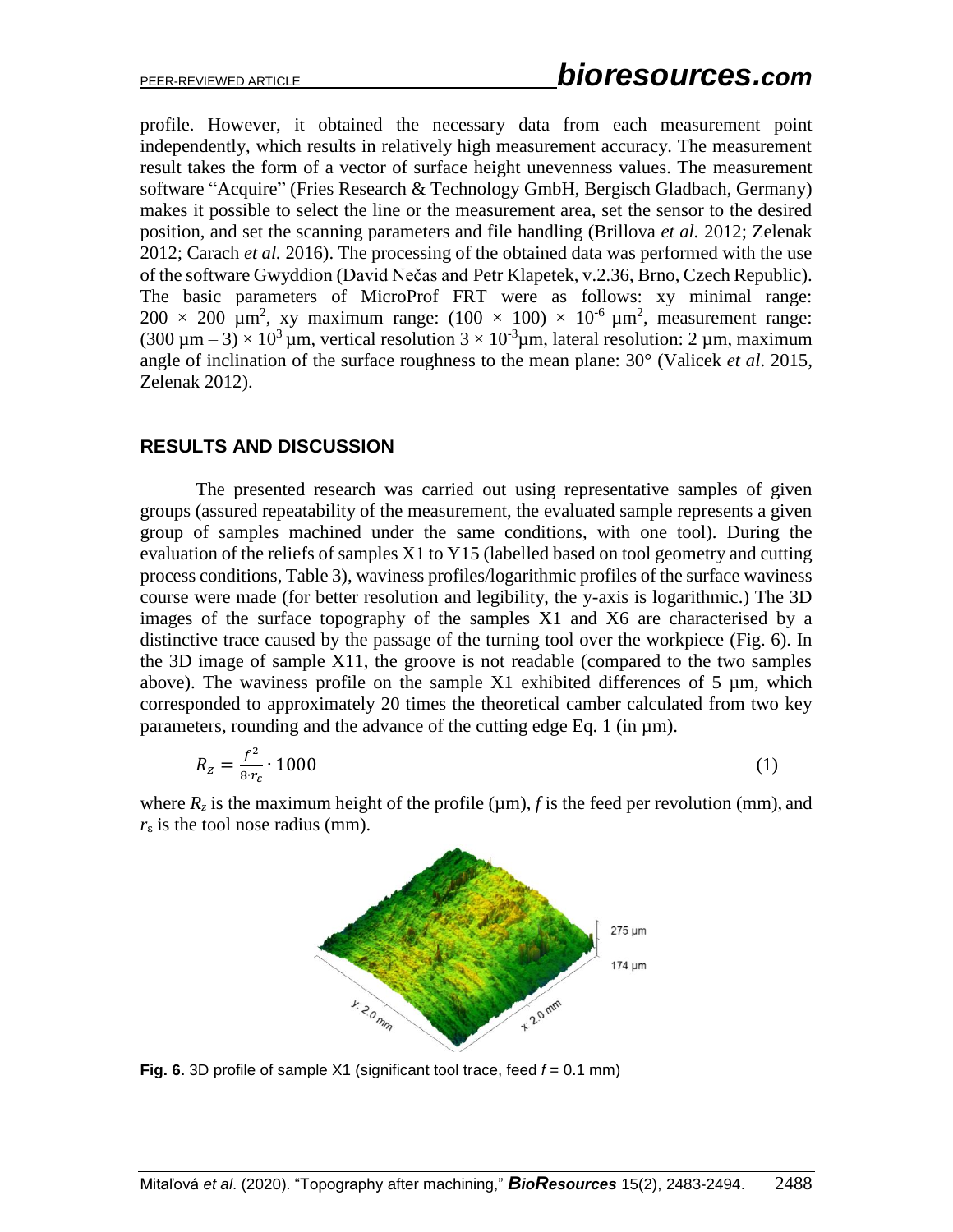

**Fig. 7.** 3D profile of sample X6 (significant tool trace, feed  $f = 0.1$  mm)



**Fig. 8.** 3D profile of sample X11 (tool trace insignificant, *f* = 0.1 mm)

The logarithmic evolution of waveform exhibited noticeable peaks, the number of which was identical to the number of passes of the tool in the observed area (2 mm in length, with an advance of 0.1 mm, the theoretical number of observed peaks is 20).

A similar logarithmic waveform is visible for samples labelled X6 and X11 - Figs. 10 and 11 - left (samples made with 0.1 mm feed).

For the group of samples Y1, Y6, and Y11 (Figs. 9 to 11 right), it was not possible to determine the number of transitions from the waveform on the basis of the previous consideration; because of the possibility of comparing samples machined under the same conditions, by two different tools, the logarithmic waveforms of the surface waviness are located in the pictures on the right and left.



**Fig. 9.** Sample X1 surface waviness waveform – left; sample Y1 surface waviness waveform right (logarithmic y-axis)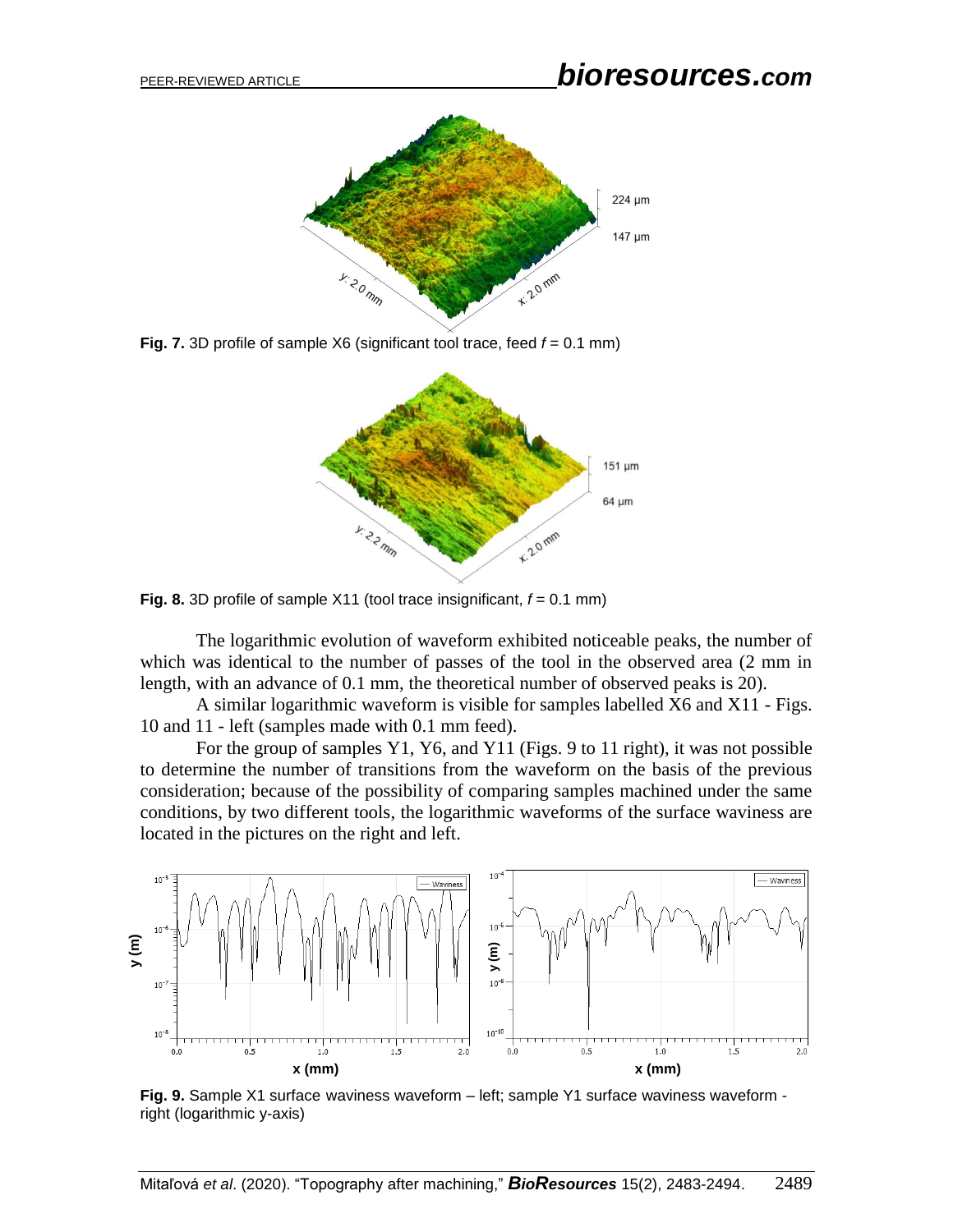# PEER-REVIEWED ARTICLE *bioresources.com*



**Fig. 10.** Sample X6 surface waviness waveform – left; sample Y6 surface waviness waveform right (logarithmic y-axis)



**Fig. 11.** Sample X11 surface waviness waveform – left; sample Y11 surface waviness waveform right (logarithmic y-axis)

With respect to the geometry of the tool, it can be said that: samples of group Y located to the right in Figs. 9 to 11 (Y1, Y6, Y11 - machined with a tool with an end relief angle of 15 °) showed a higher surface quality, as there were less noticeable traces of individual tool passes). This was due to a bigger end relief angle and thus smaller interaction of the newly formed surface with the tool.



**Fig. 12.** 3D profile of sample  $X5$  (feed  $f = 0.61$  mm)

The 3D surface profile of sample X5 is shown in Fig. 12. Samples made at a maximum feed of 0.61 mm can be seen in Figs. 13 to 15. Samples Y5 and Y15 (Figs. 13 and 15 right) confirm that samples machined with a tool with a  $15^{\circ}$  end relief angle exhibited a higher surface quality compared to samples machined with a tool with a 10° end relief angle (compared to samples X5 and X15). This was not true for samples X10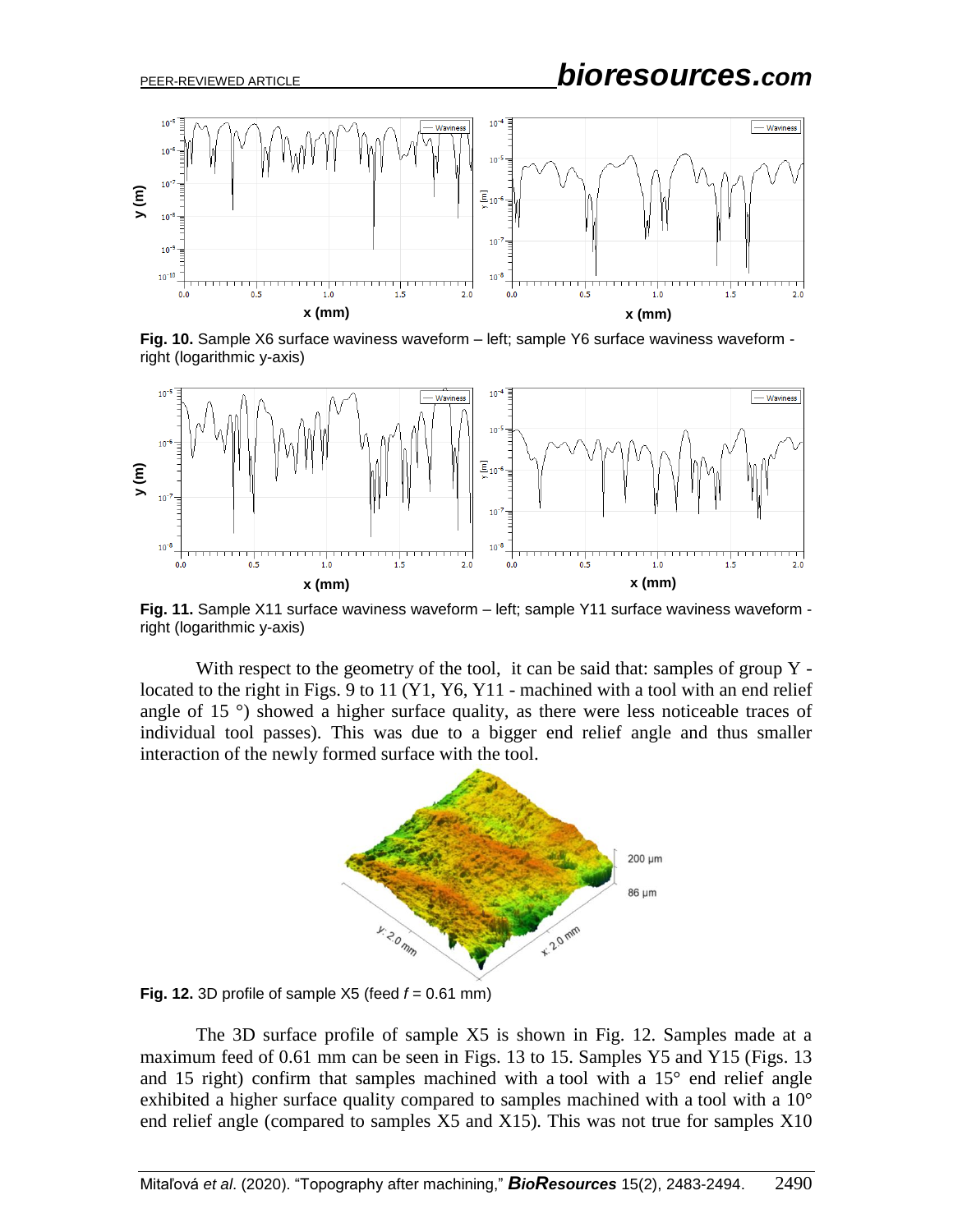and Y10 (Fig. 14). The resulting surface topography was influenced in addition to the aforementioned parameters of the tool and its advance also by other factors, *i.e.*, machine, tool, or workpiece. The most noticeable impact on the surface of these factors was the material of the workpiece. Due to the inhomogeneity of the material (already at the macroscopic level), the quality of the machined surface was largely dependent on the distribution of the wood fibres in the plastic binder. Therefore, it was difficult to compare the quality of the machined surface with the quality of the surface achieved when machining homogeneous materials. During WPC machining, build-ups are formed (on a turning tool) of the binder material, and at the same time, wood fibres are pulled out of the machined surface.



**Fig. 13.** Sample X5 surface waviness waveform – left, sample Y5 surface waviness waveform right (logarithmic y-axis)



**Fig. 14.** Sample X10 surface waviness waveform – left, sample Y10 surface waviness waveform - right (logarithmic y-axis)



**Fig. 15.** Sample X15 surface waviness waveform – left, sample Y15 surface waviness waveform right (logarithmic y-axis)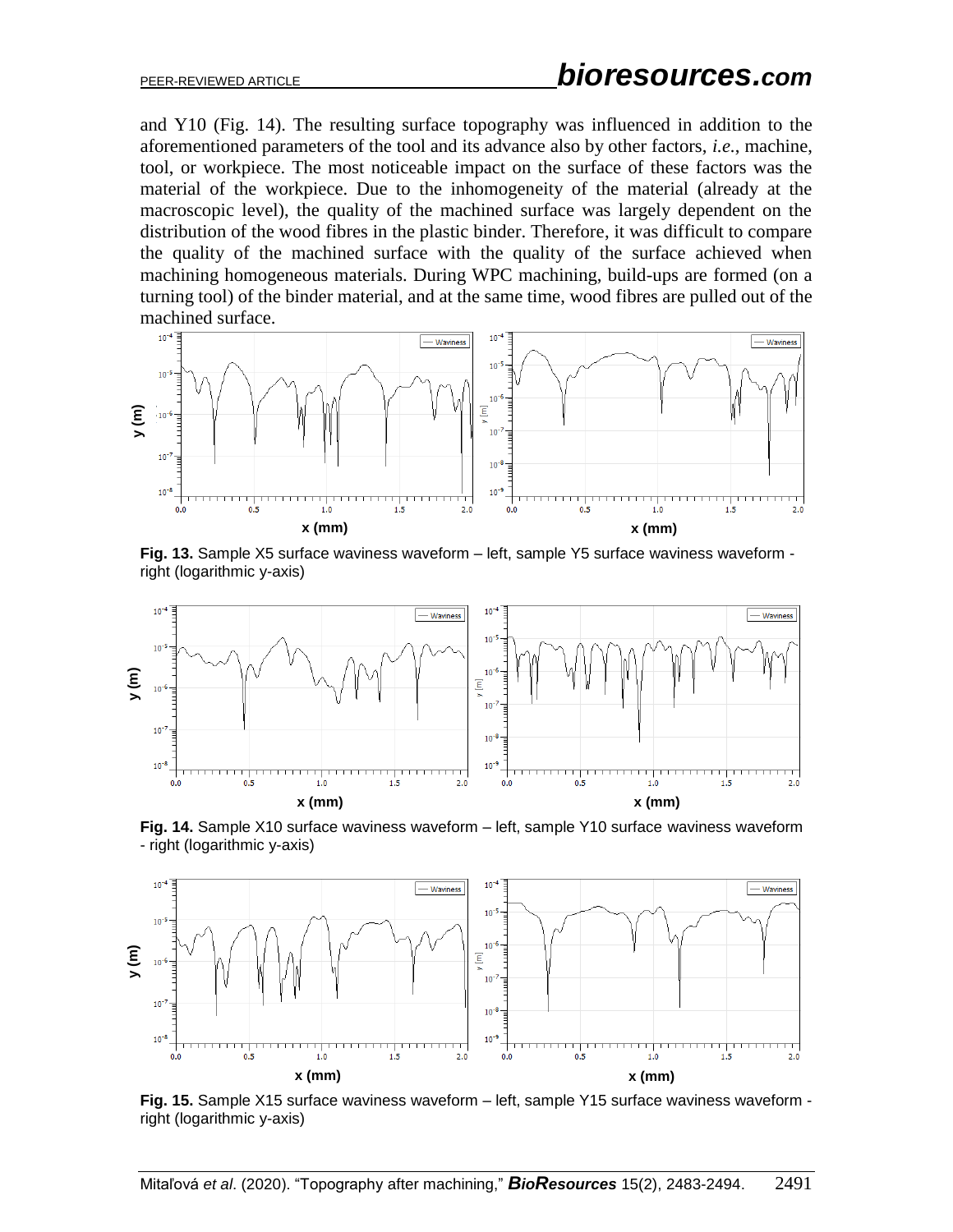## **CONCLUSIONS**

This study investigated the identification of topography of the surface created by turning biomaterials (natural-based composite materials).

- 1. In the process of evaluation of the surface topography, two factors play a prominent role for WPC materials: feed per revolution  $-f$  (as one of the conditions of the cutting process) and the tool nose radius –  $r_{\epsilon}$ . In the logarithmic evolution of waveform, the advance is shown by distinct peaks. However, the issue of evaluation of the surface topography after machining needs to be understood comprehensively.
- 2. The surface after cutting also depends on the interaction of factors of the technological system (machine – tool – workpiece – fixture). Of these functional factors, the workpiece material (which is characterised as inhomogeneous) is of noticeable importance.
- 3. The surfaces created with a tool with a  $10^{\circ}$  end relief angle exhibit a clear trace of tool pass, and in the logarithmic evolution of waveform, it was also possible to observe peaks that copy the number of tool passes. The plastic component of the WPC material is cushioned, causing an additional contact of the tool with the machined surface behind the cutting edge.
- 4. The surfaces created by a tool with a 15° end relief angle show a less noticeable trace of the individual tool passes, and the logarithmic evolutions of waveforms of the surface do not copy markedly individual passes of the tool. When using a tool with a 15° end relief angle, it can be stated that there is no noticeable interaction of the tool with the newly formed surface behind the cutting edge. Thus, the surface was more affected by the inhomogeneity of the machined material and by the random distribution of the wood filler in the plastic material matrix.
- 5. The main idea of the presented research was to evaluate the topography of the surface created by a single-wedge tool when machining rotary surfaces of a composite material with natural reinforcement. Machining wood-composite materials is specific in view of the significant heterogeneity of the material formed by the polymer matrix and the wood flour filler. Due to this inhomogeneity, there are several mechanisms in machining that do not occur when machining metals. A prevalent mechanism that accompanies the machining of WPC is pulling the wood particles out of the matrix. The second distinct mechanism is the melting of the polymer matrix. These phenomena result in a different surface topography than expected based on the theory of machining according to the relationship (1). Based on the research carried out, it seems preferable to use a larger end relief angle. Because the polymer matrix is prone to cushioning, a larger end relief angle allows the tool to contact the workpiece beyond the cutting edge to achieve better results in terms of surface topography of the machined surface.

## **ACKNOWLEDGEMENTS**

This work was supported by the project KEGA 030TUKE-4/2018 (Popularization of Industry 4.0 and Digitization Enterprises Problematic as a Tool for Increase of Technical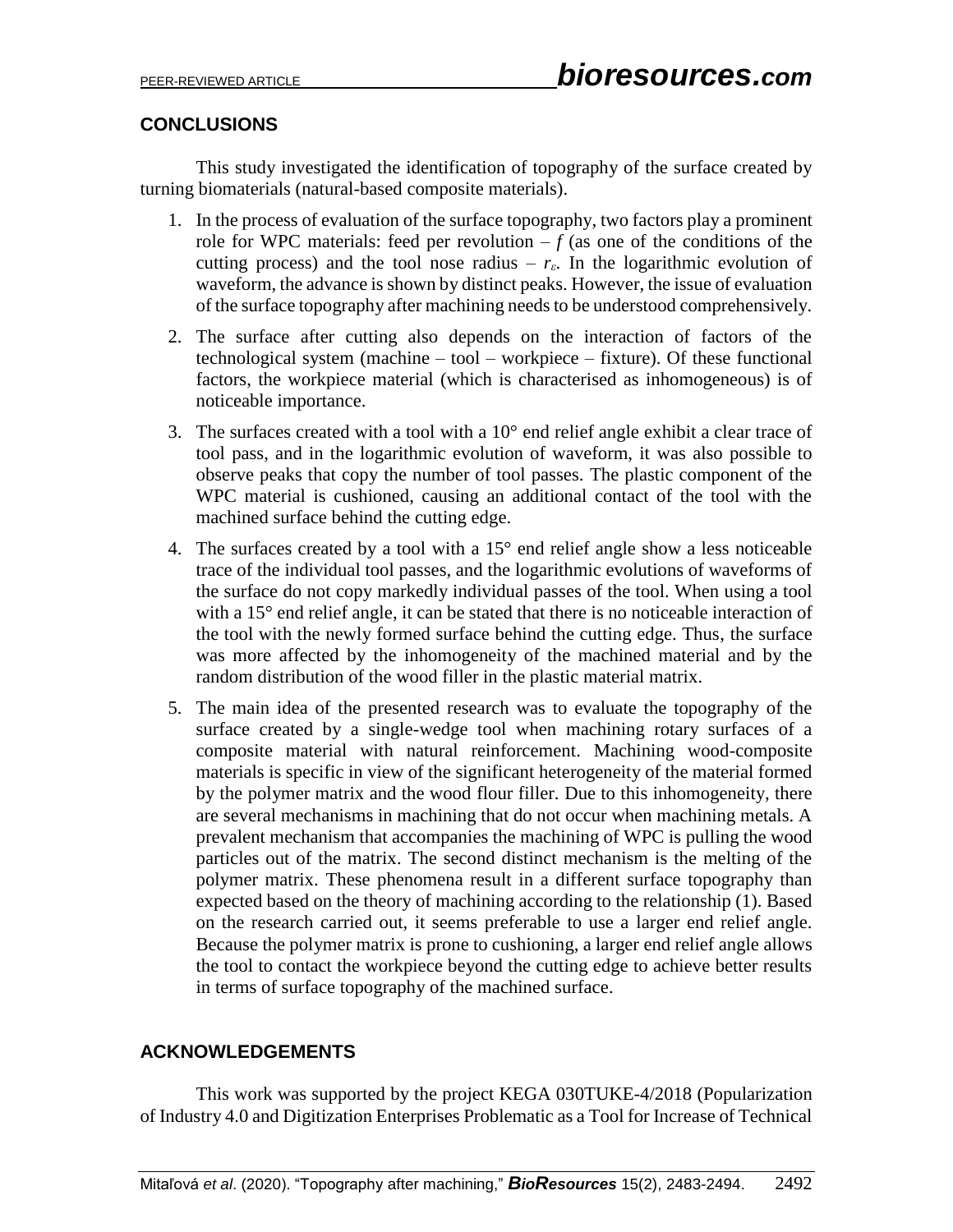Knowledge and Skills by Students of Secondary School). This work was supported by the Slovak Research and Development Agency under the contract No. APVV-15-0700.

## **REFERENCES CITED**

- Bailie, C. (2004). "Life cycle assessment," in: *Green Composites, Polymer Composites and the Environment*, CRC Press, Boca Raton, FL, USA, pp. 23-47.
- Brillova, K., Ohlídal, M., Valíček, J., Kozak, D., Zeleňák, M., Harničárová, M., and Hlaváček, P. (2012). "Spectral analysis of metallic surfaces topography generated by abrasive waterjet," *Tehnicki Vjesnik* 19(1), 1-9.
- Buehlmann, U., Saloni, D., and Lemaster, R. L. (2001). *Wood Fiber-Plastic Composites: Machining and Surface Quality*, in: *15th International Wood Machining Seminar*, Anaheim, CA, USA, pp. 1-13.
- Carach, J., Hloch, S., Hlaváček, P., Gombár, M., Klichová, D., Botko, F., Mitaľ, D., and Lehocká, D. (2016). "Hydro-abrasive disintegration of alloy Monel K-500-the influence of technological and abrasive factors on the surface quality," in: *International Conference on Manufacturing Engineering and Materials*, Nový Smokovec, Slovakia, pp. 17-23.
- Hutyrova, Z., Ščučka, J., Hloch, S., Hlaváček, P., and Zeleňák, M. (2016). "Turning of wood plastic composites by water jet and abrasive water jet," *International Journal of Advanced Manufacturing Technology* 84(5-8), 1615-1623. DOI: 10.1007/s00170- 015-7831-6
- ISO 178 (2019). "Plastics -- Determination of flexural properties," International Organization for Standardization, Geneva, Switzerland.
- ISO 6892 (2016). "Metallic materials -- Tensile testing -- Part 1: Method of test at room temperature," International Organization for Standardization, Geneva, Switzerland.
- Klyosov, A. A. (2007). "Foreword- Overview: Wood-plastic composites," in: *Wood-Plastic Composites*, John Wiley & Sons, Hoboken, NJ, USA, pp. 11-48.
- Mitaľová, Z., Mitaľ, D., Botko, F., Litecká, J., Harničárová, M., Valíček, J., and Ohlídal, M. (2018). "Influence of factors on surface topography of wood-based composite material," *Academic Journal of Manufacturing Engineering* 16(4), 110-114.
- Niska, K. O., and Sain, M. (2008). "Outdoor durability of wood-polymer composites," in: *Wood-polymer Composites*, Woodhead Publishing Limited, Cambridge, England, pp. 142-162.
- Ohlidal, M. (2018). "Opticke metody hodnoceni textury povrchu v mikrometrove oblasti [Optical methods of surface texture evaluation in micrometer area]," (https://ecitydoc.com/download/opticke-metody-hodnoceni-textury-povrchu-v\_pdf), Accessed 28 July 2018.
- Podziewski, P., Szymanowski, K., Górki, J. and Czarniak, P. "Relative machinability of wood-based boards in the case of drilling – Experimental study," *BioResources* 13(1), 1761-1772.
- Somsakova, Z., Zajac, J., Michalik, P., and Kasina, M. (2012). "Machining of wood plastic composite (pilot experiment)." *Materiale Plastice* 49(1), 55-57.
- STN EN 4287 (1997). "Geometrical product specifications (GPS). Surface texture: Profile method - Terms, definitions and surface texture parameters," International Organization for Standardization, Geneva, Switzerland.